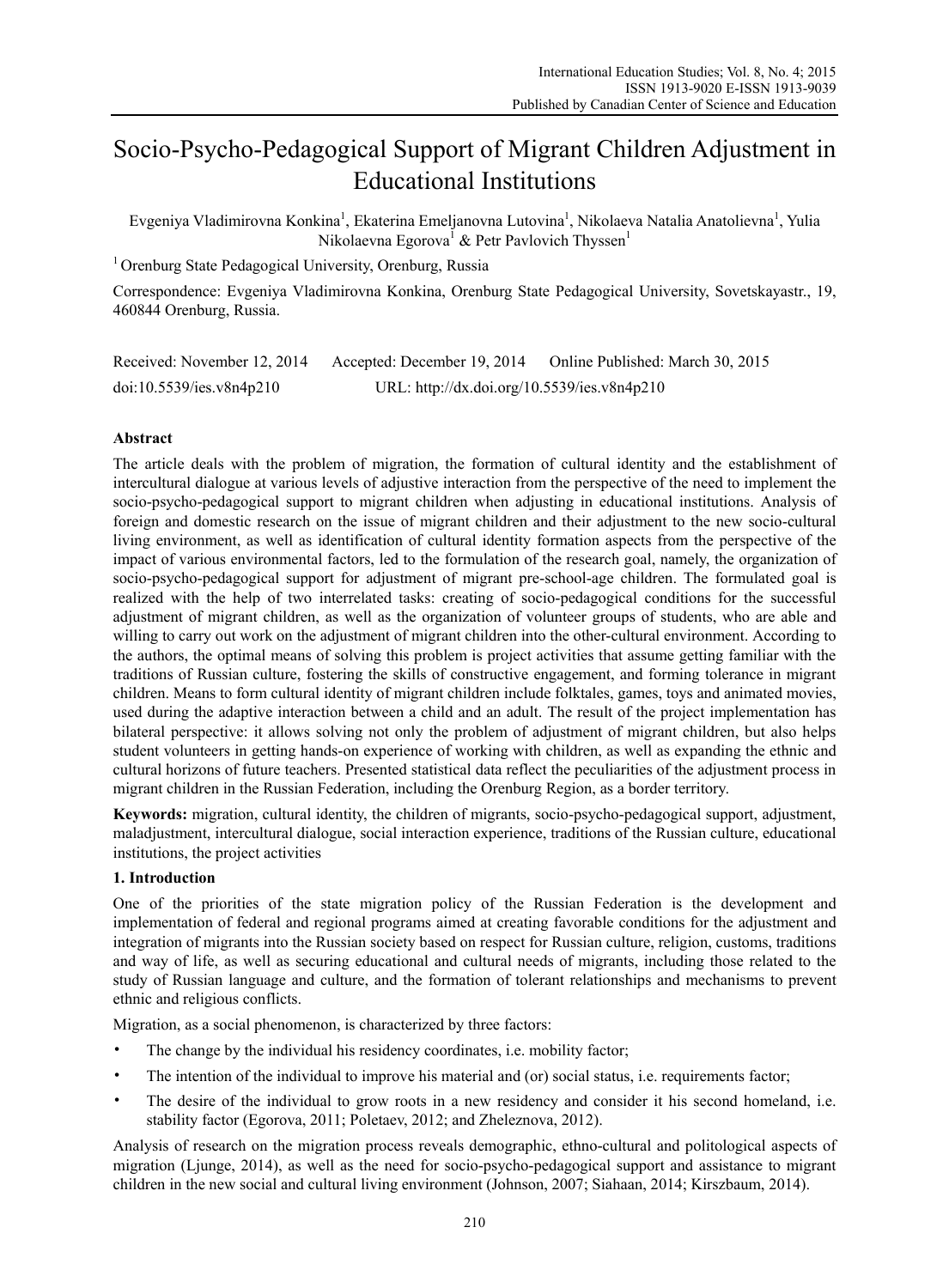The leading role in this system belongs to the psycho-pedagogical support of personal self-determination and social integration of migrant children in the educational institutions of various types (Rrofile-edu, 2011).

In a host society, each migrant child requires to acquire a new experience of social interaction with others in order to establish intercultural dialogue at various levels of adaptive interaction with people, including personal, interpersonal and intergroup levels (Poletaev, 2012).

The analysis of conducted research in terms of determining the adaptation level of migrant children to the conditions of a new native land shows that they are at a nascent stage, do not have significant traditions and characterize by low level of their generalization. Comprehensive socio-psycho-pedagogical approach to the problem will be useful in the work of teachers in different regions of Russia, especially the border territories, such as the Orenburg Region.

#### **2. Research Methodology**

The central methodological idea, which has been accepted by authors, is to treat the children of migrants as a special social group, which is in the interaction with parents, relatives, communities, peers and teachers. Describing the migrant children, we rely on one of the social community theories. The generating features of social community include: the relative integrity, person's awareness of his belonging to this integrity (identification and self-identification), similar life and activity conditions, the presence of certain space-time fields of being, awareness of migrants as independent constituents of social action and behavior based on the possession and use of various resources (Zborovski, 2009).

Given these features, we will define a social community of migrant children as the really existing, empirically observable, relatively integrated set (relationship) of preschool and primary school age children, united in terms of socio-cultural, demographic and ethnic grounds.

An important methodological principle of research and generalization of the data obtained is their comparison with materials of similar studies, conducted in several regions of the country in recent years. Among them we may mention, first of all, those carried out in Yekaterinburg (supervisors G. E. Zborowski and E. A. Shuklina), St. Petersburg (supervisor D. Aleksandrov) and Ulyanovsk (supervisor E. Omel'chenko).

Another methodological principle, laid down in the research program, consists in identifying the effectiveness of adjustment of immigrant children, attending secondary school. In this case, the migrant children adjustment model should include socio-psychological and cultural components.

Socio-psychological adjustment reflects the processes of interpersonal interaction with peers, the breadth and depth of relations forming inside the children's community, their harmony and ability to satisfy a child. Cultural adjustment is manifested by the development of creative abilities of children, their knowledge of the history and contemporary life of the host society, willingness to follow the cultural patterns. The other side of this process includes the involvement of a child into a local children's culture.

During the practical studies, authors used information gathering techniques, such as interviews with key informants, including representatives of the administration, teachers, educators, members of the Orenburg Regional Children's Multiethnic Library, which provides the basis for "Russian Lessons" project; questionnaire survey of teachers, including the distance learning students, who were teaching migrant children in educational institutions of various kinds in Orenburg and Orenburg region; semi-formalized interviews with migrant children and their parents; sociometric survey in classes with different percentage of migrant and non-migrant children (including those conducted during the pedagogic practice of full-time students); and the expert survey of the representatives of Ministry of Education of the Orenburg Region.

### **3. Discussion**

Statistics reveals a steady growth in the number of migrant children. In this regard, the primary problem concerns the adjustment of the migrant child to the ordinary Russian school, where absolute priority is given to knowledge of the Russian language, traditions and accepted standards of behavior in the Russian society.

Analysis of foreign studies on problems of migrant children and their adjustment in educational institutions highlights the issues of cultural identity formation from a perspective of the impact of various factors, such as ethnicity, parents class position in the sending society, acquired position in the host society, resettlement of migrants (spatial segregation), specifics of the school system and a variety of school programs (Adepoju, 2008; Kirszbaum, 2009).

Thus, studies by A. Portes revealed that in the United States, child's class origin plays important role in his successful adjustment and animation of educational success is charter schools, while in the weak and troubled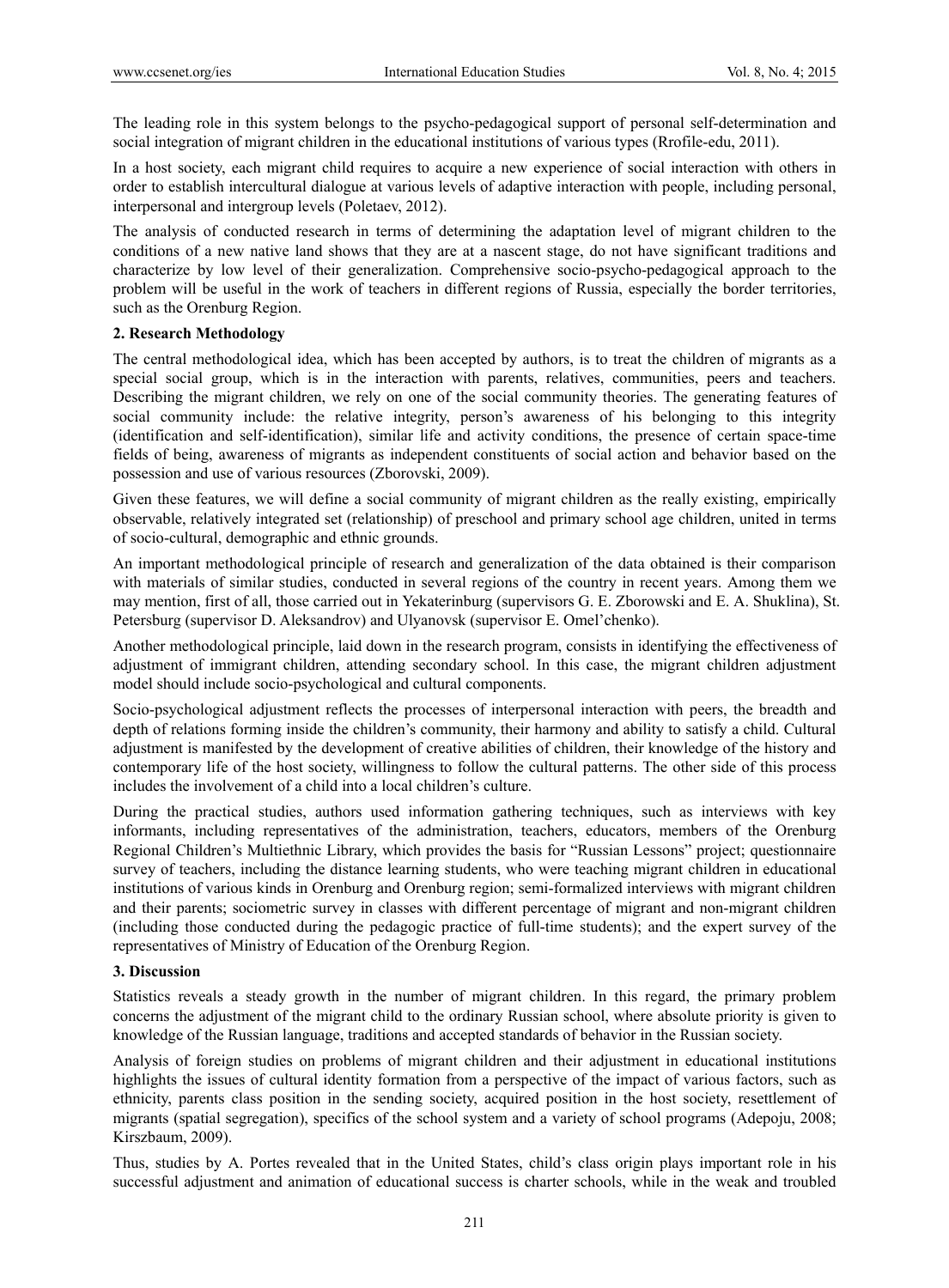schools child's educational success depends on his ethnic origin. Also, educational aspirations and achievements of children depend on the status, which is occupied by a certain migrant group in the general structure of society. As noted, school performance of children strongly depends on the socio-economic composition of the ethnic community. Ethnic communities with high status involve financial resources to establish organizations that would help the migrant (Portes, 2007).

In recent years, European researchers have taken an active interest in the comparative analysis of the migration issue. Their projects are focused on the comparison of the fates of different migrant groups in the same country (Portes, 2007; Kim et al., 2010).

While the western traditions of studying migrants and their children have gained broad experience, in Russia, the interest of scientists with respect to the problems of migrant children has emerged about ten years ago. Today these studies are conducted in Yekaterinburg, Ulyanovsk, St. Petersburg and Moscow. In the first decade of the XXI century, the interest in the study of migrant children problems has significantly increased not only in Russia, but all over the world. The reasons for this phenomenon are as follows: an increase in the flow of migrants from countries with less developed economies to the more developed countries; increase in a number of migrant children to be educated and adjusted in accordance with the obligations taken by the migrant-receiving countries; increase in social inequalities in education, since children of migrants have lower chances to access the quality education; escalating conflicts between migrants, their children and indigenous (local) population (adults and children), appearing on the labor, ethnic, religious and other grounds, and resulting in ethnic conflicts, etc. (Zborowski & Shuklina, 2013). This issue primarily concerns the adjustment problems of foreign ethnic children, who came to Russia (UN Children's Fund, 2014).

According to the Department of the Federal Migration Service of the Russian Federation, there is a steady increase in the flow of migrants, including gradually growing family migration. In general, no more than a third of migrants depart to other country for job along with their spouses. Among them, no more than 15% take their children along. Here the limiting factor is the low salary, which is not sufficient to support a whole family; poor living conditions; lack of relatives willing to stay and take care of children for the working period, etc. Thus, the burden on the proper public bodies (medical and educational establishments) in Russia is not as large as sometimes is shown in the mass media.

According to researchers, most of those people, who come to Russia with children, differ significantly from all other migrants in terms of their socio-demographic status. As a rule, these are full families; three-quarters of those living in Russia with children have their wife/husband; among them urban residents with higher levels of education are dominant, they are more financially secure, living and working in Russia almost permanently (Zheleznyakova, 2012).

# **4. Results**

Considering detail statistics in the Orenburg Region, we should note that each year about 2.5 million foreign nationals, primarily from the countries of Central Asia, immigrate through our region to the Russian Federation. As a rule, immigrants' final destination cities are Moscow, St. Petersburg, Samara, Nizhny Novgorod, Kazan, Yekaterinburg, and Ufa. No less than 100 thousand foreign citizens choose the Orenburg Region as a place of residence. Depending on seasonal fluctuations, in the region there are from 15 to 30 thousand foreign citizens on a day-to-day basis. During the eleven months of 2013 the Migration Service of the Orenburg Region has registered 100 thousand foreigners. Thus, every 100 natives of the Orenburg Region account for 5 migrants.

At that, an increase in a number of migrant women is noted. These are foreign citizens, who applied to maternity wards of the health care centers and received medical services, related to childbirth. According to the Ministry of Health of the Orenburg Region, during 2012 there were 152 health encounters, while during 10 months of 2013 this number increased up to 264. At that, two mothers abandoned their children.

Statistical data analysis highlights the need to organize socio-psycho-pedagogical support of migrant children, aimed at providing help and protection to them. Within this framework, the basic ideas include the following:

- Justification of a single multicultural educational environment concept as a medium of social and pedagogical support, child's protection and rehabilitation;
- Identification of the problems and causes that hinder adjustment of children in a cultural and educational environment;
- Analysis of the factors influencing the successful adjustment of children: personal traits, knowledge of the language, the status of the parents, the support of the host society and the ethnic Diasporas, as well as age-specific features;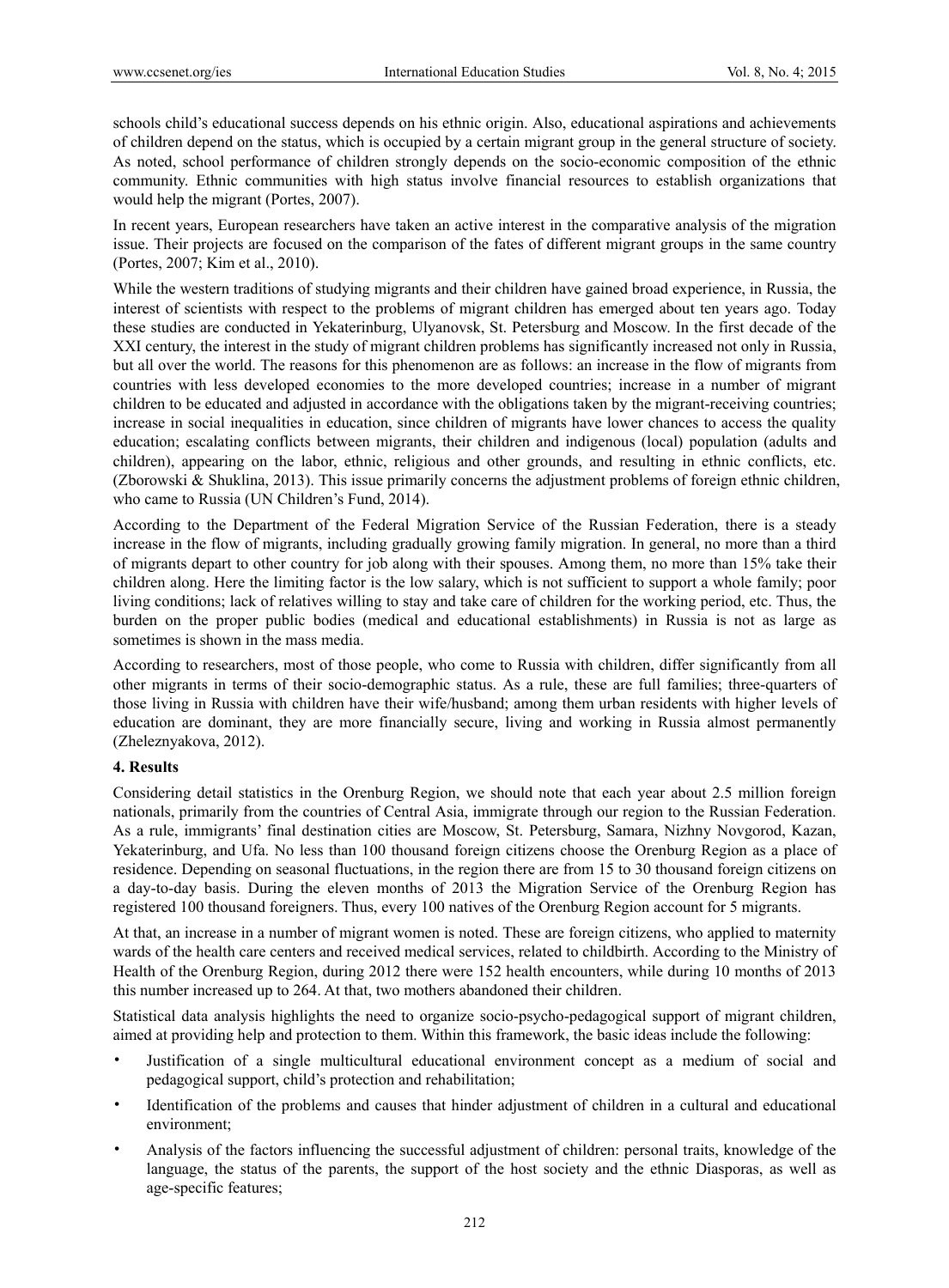• Implementation of the interaction of psycho-pedagogical services with migrant families, etc.

The Orenburg Region, as a kind of sanitary cordon, restraining penetration into the inner Russian regions of drug, contraband goods and illegal migration, has become a platform for the implementation of a pilot project entitled "Center for Social Adjustment of Migrant Workers". The results of this project will serve the basis for the establishment of similar centers in other regions of the Russian Federation. Social work with migrants includes a broad range of social technologies, providing the solutions to the issues of labor and professional adjustment, financial compensation for material damage suffered by migrants, psychological adjustment and rehabilitation, and the successful integration of migrants into the new society.

The socio-psychological support in adjustment of migrant children to "host native land", which can be effective at the current stage, concludes in appeal to a centuries-old Russian culture, which is the most valuable asset of all citizens of our country. The contemporary educational process has faced the challenge of finding ways to form identity in pupils, including migrant children, to determine the most effective methods of this formation (Kleinetal, 2014).

When analyzing the problems of contemporary childhood, we rely on cultural concepts, where this important period of human life is considered in terms of the reproduction of culture. We believe that spiritual values that are imprinted in the traditions and customs, being firmly assimilated by child, will determine his behavior and lifestyle, as well as provide spiritual and moral health of the individual.

How child absorbs and inherits the cultural and spiritual values of society? Anthropological theories of culture have different answers to this question.

From the standpoint of "empiricism", childhood is interpreted as the time of absorbing the traditions and cultural stereotypes in the process of child's specific activities (especially gaming). From the most Western psychologists' point of view, child's socialization is the main problem during this period of his life.

According to the cultural-historical concept of L. S. Vygotsky and his hypothesis of cultural internalization, the cultural development of a child occurs through transformation of spoken forms of communication between people into the internal plan of individual consciousness and further transformation through an intermediate form of "dialogue with himself" into the proper human forms of mental activity" (Vygotsky, 1982). Here author emphasizes the importance of speech activity in the course of communication and the formation of the sign function of consciousness (Kon'kina, 2013). Thus, a folktale, game or toy, including a doll can serve a unique means of socialization and education of the migrant child in the host society.

Analysis of theoretical sources, empirical observations and opinions of teachers allow us to reveal the following problems peculiar to children, for whom the Russian language is not native:

- Low level of communicative competence, which is manifested in the lack of communication skills, especially for the younger pupils; inability to meet with their peers; ignorance of the etiquette and behavior principles in the community; poor attitude in terms of "my", "your", "common"; the use of offensive words and expressions, unusual for a local children's culture.
- Numerous differences in the non-verbal communication patterns, norms of relations, values, standards and rituals of behavior, specific to children of different ethnicities;
- Difficulties in the absorption of the curriculum, lack in understanding of the teacher's explanations, the inability to express their thoughts that lowers self-esteem and social status of the migrant child among his classmates and has a negative impact on relationships with others.
- Difficulties in social and health services that lead to troubles when adjusting to the new conditions at school, organization of leisure time, involving the child into the additional education system.
- Insufficient social competence, especially in the early school years, that leads to the inability to resolve the most simple conflicts and shows the actions of aggressive nature;
- Growing effects of loneliness, rejection, manifestations of emotional tension due to the constant feeling of vulnerability, lack of support in the immediate environment and thus the feeling of helplessness, increase in the sensitivity to the alleged offense.

The project, developed in the framework of the socio-psycho-pedagogical support of migrant children on the basis of our higher education institution, targets to address issues of migrant preschool children' adjustment as one of the stages of preparation for school. Its implementation involves solving the problem of maladjustment of migrant children by searching for effective means of forming the cultural identity in the process of learning the traditions of Russian culture.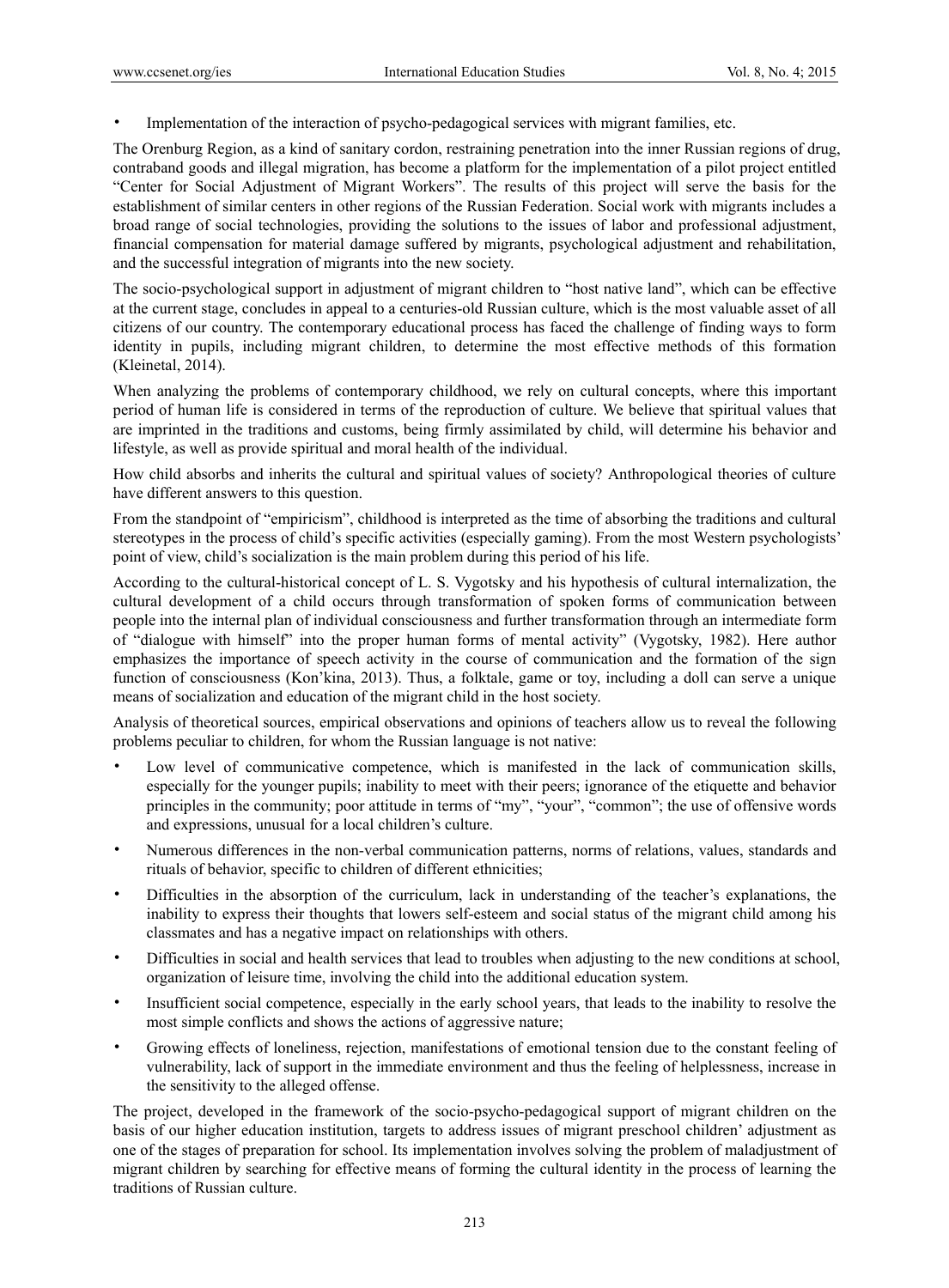This goal is implemented by means of solution of two interrelated tasks:

- Creation of socio-pedagogical conditions for the successful adjustment of migrant children.
- Organization of volunteer student groups, able and willing to carry out work on the adjustment of migrant children to the foreign cultural environment.

Each of these tasks is general in nature and contains a whole range of more specific task-steps.

The project implementation mechanism includes the following measures:

- Organizing extra-curricular activities with migrant children of preschool age, aimed at the identification of the initial level of knowledge of the Russian culture and traditions;
- Carrying out with children developing studies aimed at establishing cooperation and teamwork in the children's group (psycho-pedagogical support);
- Teaching cooperation skills and the ability to resolve conflicts in the children's group, etc.;
- Explaining children the behavior rules in a form, simple and accessible to their age;
- Reading and playing the Russian folk fairy-tales (the organization of theatrical performances, puppet shows, etc.)
- Conducting do-it-yourself master classes on making folk dolls;
- Getting familiar of migrant children with the Russian mentality by watching Russian cartoons ("Gem Mountain", "Masha and the Bear", "Ivan Tsarevich and the Grey Wolf", etc.)
- Getting familiar of migrant children with the Russian folk proverbs and sayings;
- Organizing and conducting various outdoor gaming, mainly folk games, such as a "game of tag", "dodge ball" and others.

Game form allows one to kindle child's interest towards studying Russian cultural traditions, as well as understand and adjust to the environment in a simplified and understandable manner. When playing game situations, a child perceives them as if it happened with him; this resulted in the forming of interaction skills, ability to follow certain rules, etc. In the perception of the artistic text, a child not only imitates the hero, but also empathizes him, overcomes various dangers and trials with him. Value sense with respect to other human, a sense of kinship and immersiveness to him, creates empathy, and at the same time, the responsibility for him. For a child, this identification in the form of sympathy is the most indicative form of authentication with the other person, forming in the mind of a small child the value of empathy for good, reciprocity, forgiveness and understanding of the others (Konkina, 2014).

Analysis of the current situation and the consideration of the ways of getting out of it allowed authors to determine the scope of work that would be possible to implement by the student volunteers. They organize for children psychosocial training courses in communication and interaction skills, place children into the context of the Russian folk traditions, introduce children to the Russian gaming tradition, hold mobile games, and doing much more.

Undoubtedly, the result of such work will be somewhat delayed in time. However, there is no doubt that for the teacher, who will learn the children at the first grade, it will be much easier to interact if the children were prepared in the framework of the current project.

The efficiency of the work conducted can be evaluated at different stages of the project implementation with the aid of psychodiagnostic program, providing comprehensive diagnostic work with children, a survey of their parents, as well as workers of the pre-school educational institutions and elementary school teachers in order to compare the results of the primary investigation with the subsequent results for the purpose of correction further efforts (Lutovina et al., 2014).

Key features that determine the effectiveness of the work performed include the following:

- Level of constructive interaction skills;
- The nature of personal changes;
- The behavioral strategies in various situations (including conflict situations);
- The ability to comprehend various fairy-tale stories and actually happening events;
- The interaction skills with the children of different cultures (in a group of children).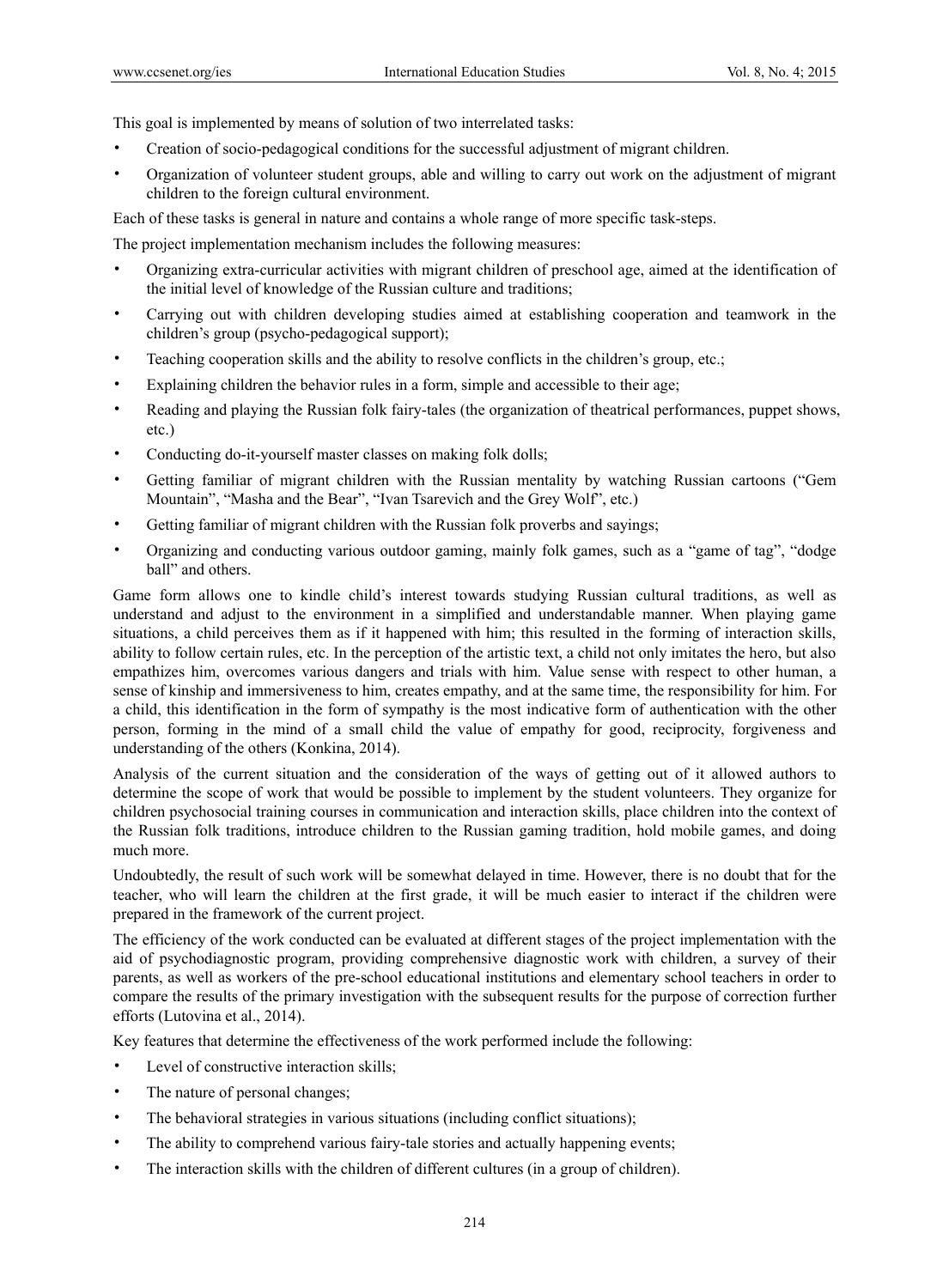Development of the project has bilateral perspective: it will allow solving not only the problem of migrant children adjustment, but also will help student volunteers in getting hands-on experience on working with children, as well as expand the ethnic and cultural horizons of future teachers.

Long-term goals of the migrant children adjustment project include:

- Mentoring of migrant children towards becoming full-fledged citizens of the Russian society;
- Preparing of highly sought and useful members of society;
- Reducing ethnic tensions;
- Reducing extremism in Russian society.
- Creating community of young teachers and psychologists, who have gained experience in working with migrant children as early as during their student years, and thus having necessary knowledge and skills to build effective interaction with children having other cultural background.

Staffing of the project is implemented at the expense of teachers and student volunteers of Orenburg State Pedagogical University (in the city of Orenburg) and also owing to the involvement of various professionals working with children (Fig. 1). The picture shows the participants of the project "Russian Lessons" - students of Orenburg State Pedagogical University and the children of Tajik migrants.



Figure 1. Participants in the project "Russian Lessons"

The project serves an effective mechanism in the prevention of extremism and xenophobia in children's groups, formation of tolerance both in children and adults, i.e. future teachers.

#### **5. Final Part**

The integration of all kinds of social and pedagogical services efforts, based on humanism and tolerance, is the main mechanism, ensuring the effective implementation of the socio-psycho-pedagogical support of adjustment of migrant children (Florinskaya, 2012; Suprunova, 2013). A positive result can be achieved, provided the integration activities. At the session of the Council for Inter-Ethnic Relations, held in Ufa on October 22, 2013, President Putin outlined the negative trend of recent years, namely, increasing tensions between the local population and migrants, both external and internal. He also stressed that the one-time measures and "crisis management" of the problem to prevent ethnic conflicts are ineffective. We need contemporary systematic methods and approaches. Putin suggested an idea that the comprehensive solution to a problem of migration can be reached through the organization of social adjustment of migrants, providing for this all the necessary conditions.

#### **6. Conclusions**

Migration and life in a different socio-cultural environment has a systemic impact on the child's personality that exacerbates the need to adjust to the new living conditions. The ways to solve the problem, proposed in the article, cannot be considered as exceptional and unique. A feature of the today's Russian society is the increase in migrants flow, especially in recent times, when due to the events in Ukraine, the flow of refugees from this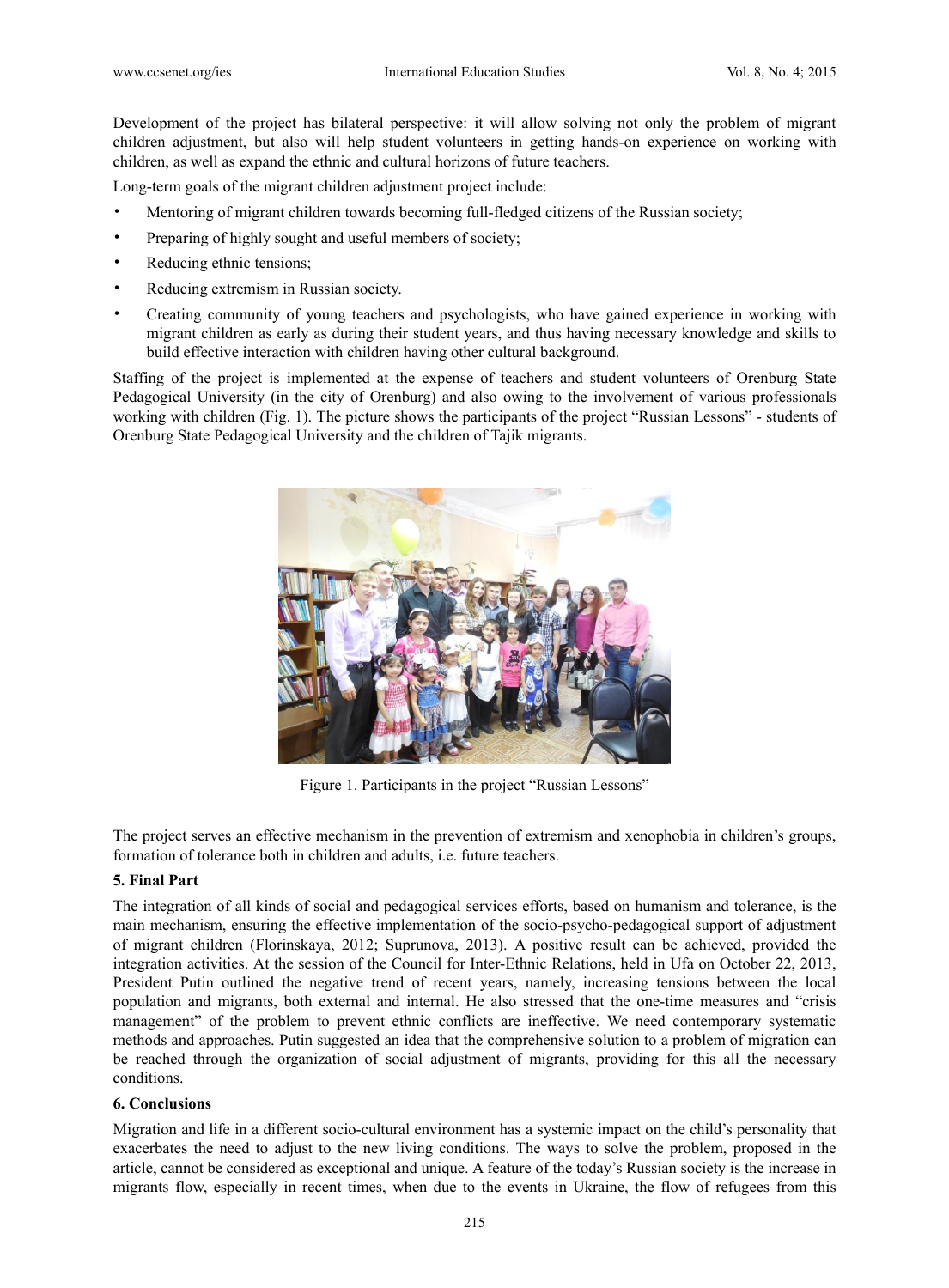country increases. Today society faces new challenges; the efficient response to these challenges depends not only on the successful work of psycho-pedagogical community, but on the joint efforts of the various agencies and organizations, such as the Diaspora, the Department of the Federal Migration Service, NGOs, and others. Specificity of migrant children adjustment to the "host" country requires the development and implementation of a comprehensive program on socio-psycho-pedagogical support, inclusive of the child's age and individual peculiarities. Practical implementation of the presented project will allow us to implement this idea, thus contributing to the implementation of the Strategy of state national policy until 2025.

The article was prepared under a grant of the Ministry of Education of the Orenburg Region in the field of scientific and technical activities in 2014.

#### **References**

- Adepoju, A. (2008). *Migration and social policy in Sub-Saharan Africa*. Draft Working Document prepared for the UNRISD IOM-IFS Project on Social Policy and Migration in Developing Countries.
- Akimоvа, L. A., Lutovina, E. E., & Thyssen, P. P. (2011). Health forming education as the priority of Russian state education policy: essence, content, prospects. *Life Sciences Journal*.
- Egorova, Y. N., Anpilogova L. V., & Pak, L. G. (2011). *Implementation of the innovative contemporary technology potential in the social sphere*. Orenburg: Orenburg Institute of Economy and Culture.
- Florinskaya, Y. F. (2012). Migration of the families with children to Russia: Integration problems. *Forecasting Problems, 4*, 118-126.
- Johnson, M. A. (2007). The social ecology of acculturation: Implications for child welfare services to children of immigrants. *Children and Youth Services Review, 29*(11), 1426-1438. http://dx.doi.org/10.1016/j.childyouth.2007.06.002
- Kim, E., Guo, Y., Koh, Ch., & Cain, K. C. (2010). Korean immigrant discipline and children's social competence and behavior problems. *Journal of Pediatric Nursing, 25*(6), 490-499. http://dx.doi.org/10.1016/j.pedn.2009.05.002
- Kirszbaum, T., Brinbaum, Y., & Simon, P. (2009). *The children of immigrants in France: the emergence of a second generation*. Florence, UNICEF Innocenti Research Centre. Retrived from http://www.unicef-irc.org/files/documents/d-3278-The-children-of-immigrant.pdf
- Klein, O., Biedinger N., & Becker, B. (2014). The effect of reading aloud daily: Differential effects of reading to native-born German and Turkish-origin immigrant children. *Research in Social Stratification and Mobility, 38*, 43-56. http://dx.doi.org/10.1016/j.rssm.2014.06.001.
- Konkina, E. V. (2013). *Mentoring health culture in the context of folk pedagogy tradition*. M.: NOU VPO "MPSU".
- Konkina, E. V., & Savinova, I. A. (2014). Game traditions of the peoples of South Ural. *European Applied Sciences, 4*.
- Ljunge, M. (2014). Evidence on intergenerational trust transmission among children of immigrants. *Journal of Economic Behavior & Organization, 106*, 175-196. http://dx.doi.org/10.1016/j.jebo.2014.07.001
- Poletaev, D. V. (2012). Children of migrants in Russia: adjustment at school and illegal employment. *Proceedings of the international conference "Labor migration in Russia: socio-medical and gender aspects", Moscow*.
- Portes, A., & Rumbaut, R. G. (2007). *Migration theory: Talking across disciplines*. Routledge: Immigrant America.
- Siahaan, F., Lee, D. Y., & Kalist, D. E. (2014). Educational attainment of children of immigrants: Evidence from the national longitudinal survey of youth. *Economics of Education Review, 38*, 1-8. http://dx.doi.org/10.1016/j.econedurev.2013.10.001
- Socio-pedagogical support of the children of immigrants. (2014). Retrieved from http://www profile-edu.ru/socialno-pedagogicheskaya-podderzhka-detej-migrantov-page-1.html
- Suprunova, L. L., & Sviridchenko, Y. S. (2013). *Multicultural education*. Tutorial: Moscow, Academy, 240.
- The situation of migrant children in St. Petersburg. (2012). M.: UN Children's Fund (UNICEF), 168. http://dx.doi.org/10.1007/s11524-011-9655-5
- Zborowskiy, G. E., & Shuklina, E. A. (2013). *Sociological Research, 2*, 80-91.